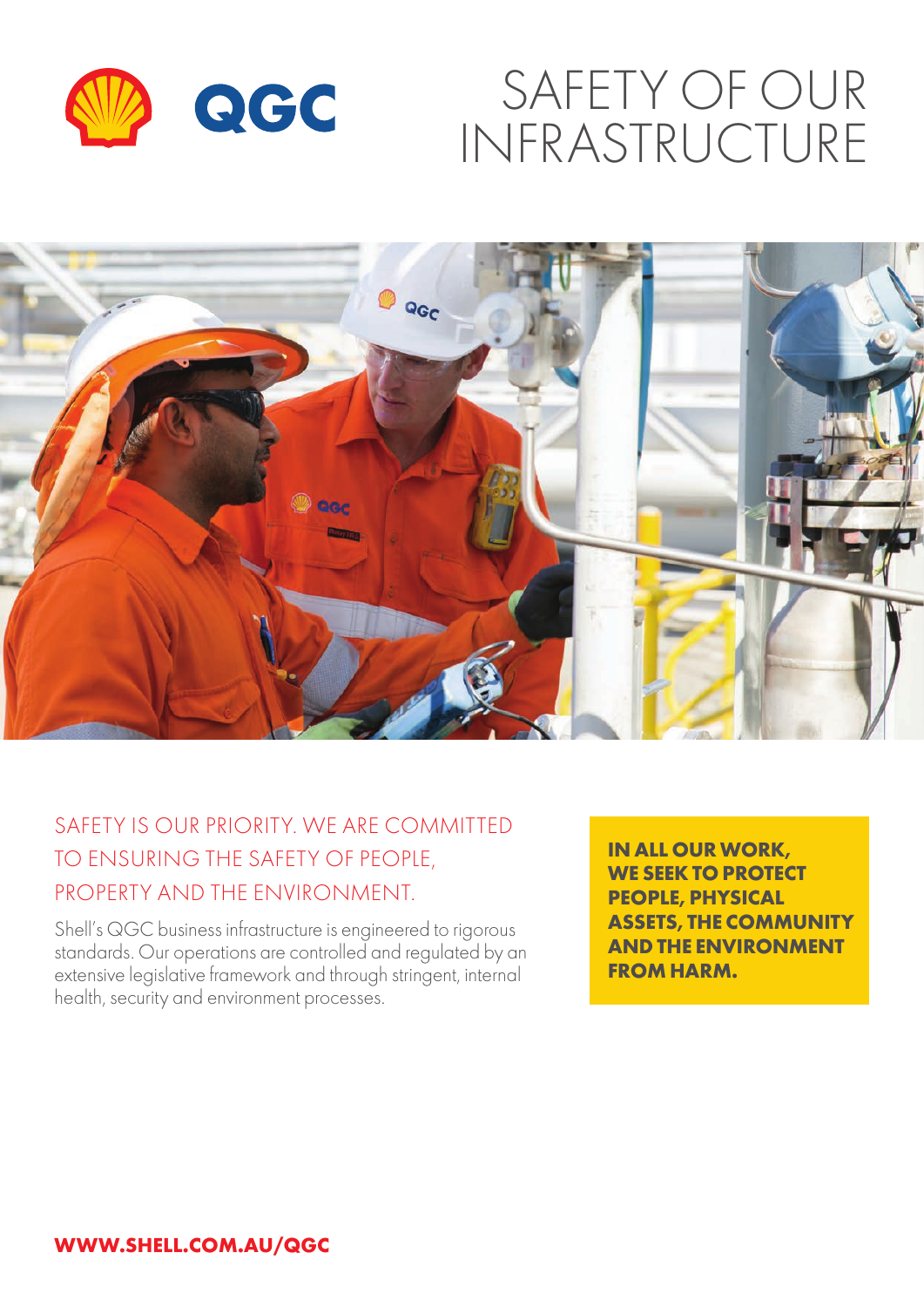# **SAFETY OF OUR FACILITIES**

Process safety involves ensuring our facilities are well designed, safely operated and properly maintained. Shell's QGC business uses structured processes to manage the integrity of our facilities throughout their life cycle.

Routine maintenance and inspections are continuously carried out to ensure infrastructure is well maintained, performing safely and to expectation and to identify and deal with any potential process safety hazards.

Our Health Safety Security and Environment (HSSE) Management System contains the standards, procedures and tools we use to control our risks on site and is available to be viewed on our website – www.shell.com.au/about-us/ projects-and-locations/qgc/contractors-at-qgc/ hsse-management-system

#### **WORKING AROUND INFRASTRUCTURE**

Shell's QGC business has procedures and approvals processes for anyone proposing to undertake an activity resulting in ground disturbance or planned construction of infrastructure that would cross or encroach within 15m of our above or below ground assets. This is to ensure the safety of all personnel and to avoid damage to company or landowner infrastructure.

Third parties wishing to cross or encroach within 15 metres of our infrastructure must submit a completed Crossing Application and supporting documentation. Please visit our website for Applications and supporting documents for crossing enquiries at www.shell.com.au/aboutus/projects-and-locations/qgc/crossing-qgcinfrastructure.

We also request you perform a Dial Before You Dig request by phoning 1100 during business hours or visiting www.1100.com.au before working around our infrastructure. Dial Before You Dig provides free information about the location of buried infrastructure and services.

#### **YOU WILL NEED A CROSSING APPROVAL FROM SHELL'S QGC BUSINESS TO DO ANY OF THE FOLLOWING ACTIVITIES WITHIN 15 METRES OF OUR INFRASTRUCTURE:**



Building of any structure, pit, well, bore, dam, paved roadway, pipeline, fence or cable



Planting trees with deep roots



Blasting or seismic surveys



Changing the ground surface level or exceeding the agreed cultivation depth



Transporting vehicles and machinery exceeding 15 tonnes across or along the easement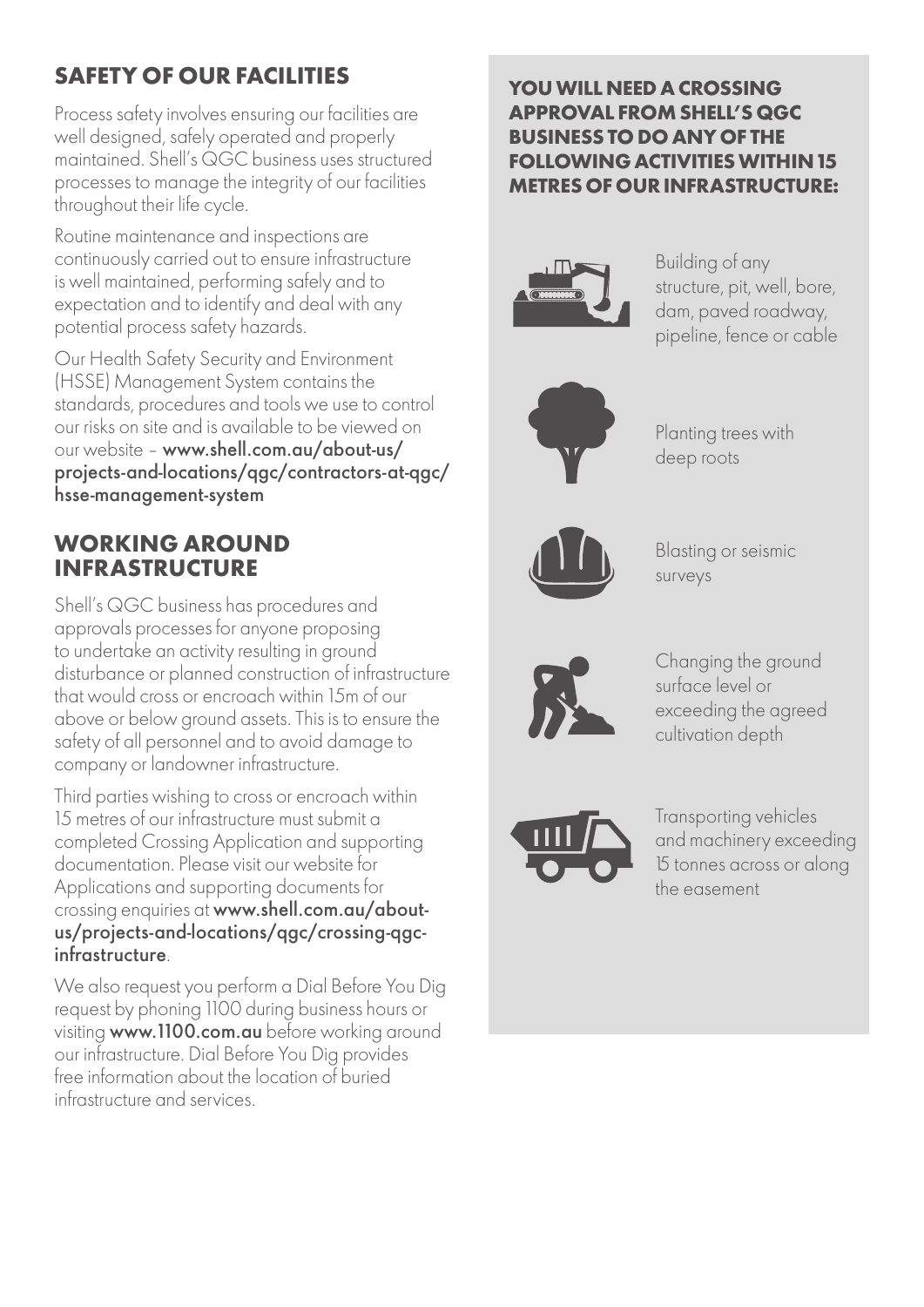## **WELL SAFETY**

Ensuring our wells are safe is our highest priority. Our well integrity ensures infrastructure does not impact on communities or the environment.

Well integrity means that a well has no weaknesses and prevents the flow of liquids or gases from the coal seam into other rock zones or overlying aquifers.

Monitoring programs ensure that infrastructure remains safe and strong.

Wells are designed and built using steel piping and cement. These barriers seal the well to prevent the flow of liquids or gases from the coal seam into other rock zones or overlying aquifers.

Once the steel and cement casing is in place, pressure testing is used to confirm that there are no weakness in the well. A wellhead – which contains barriers, valves and seals – is placed on the surface. A well will only begin production after its integrity is confirmed.

## **GATHERING INTEGRITY**

Gathering lines take the extracted gas and water to processing plants. They are designed and constructed under a Code of Practice prepared for the natural gas industry.

Gathering lines are made of high density polyethylene (HDPE). HDPE is designed to last a long time and does not corrode.

Before the gathering line is commissioned, pressure testing confirms there are no weaknesses in the pipeline.

Once commissioned, the operation and maintenance of the pipeline is carried out in accordance with a safety and operating plan that is audited by the Queensland Government.



**WELL INTEGRITY Well diagram**

Wells are designed and built using steel piping and cement. These barriers seal the well to prevent the flow of liquids or gases from the coal seam into other rock zones or overlying aquifers.